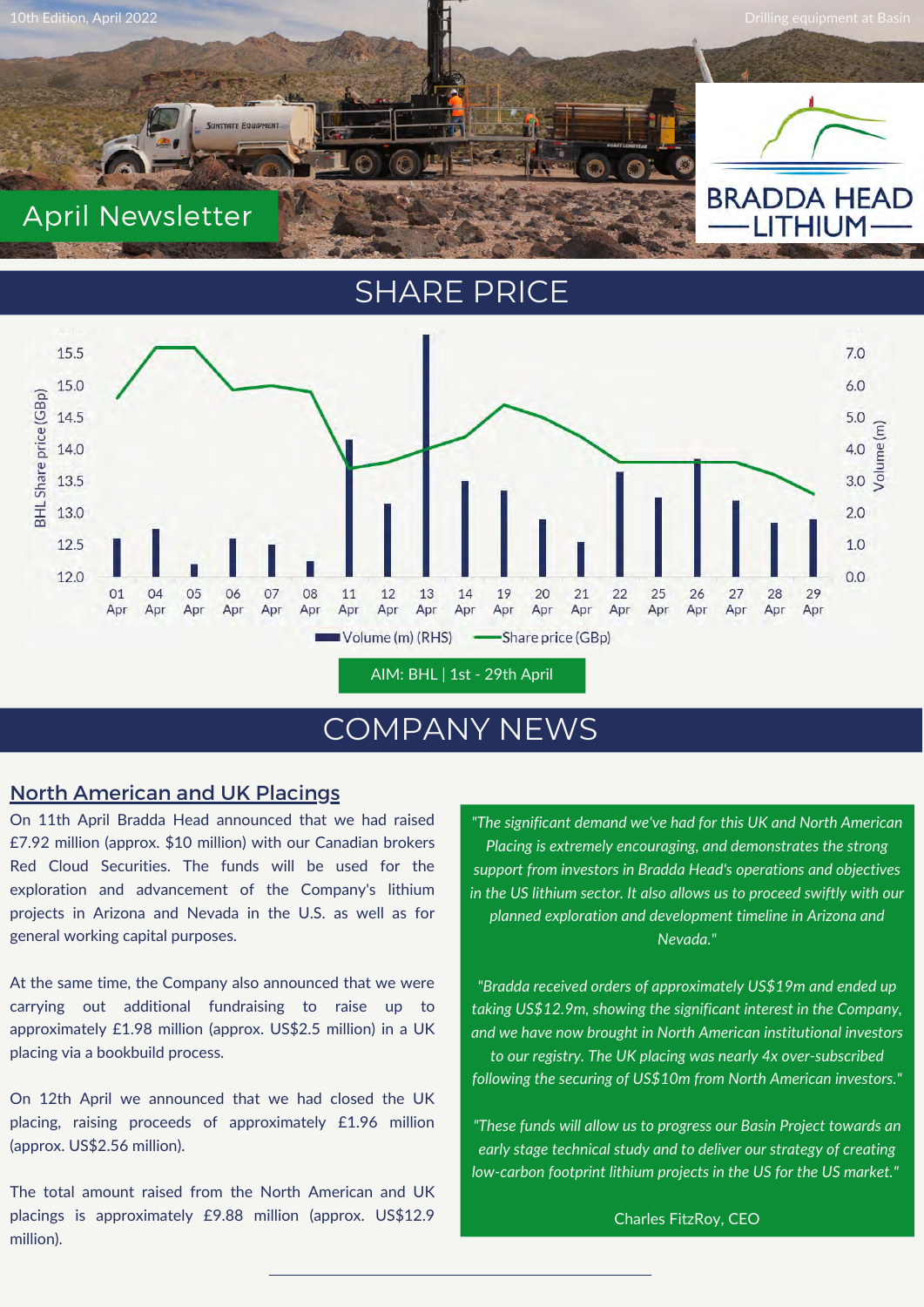#### Commencement of Drilling at Eureka

On 20th April we announced that drilling had begun on our 23-hole programme at Eureka, Nevada. Following previous surface sampling by Bradda Head's geological team, the programme is designed to test the shallow clay potential at Eureka.

Geophysics surveys have also been carried out previously by Zonge Engineering and Terravision Exploration which demonstrate the potential presence of both brine and clay deposits as well as geothermal potential at Eureka, which could be used to lower the carbon footprint of lithium production.

Eureka is located in Central Nevada, not far from Tesla's Gigafactory and Albemarle's existing Silver Peak Lithium mine, notably the only US lithium mine in operation currently.

*"We are delighted to start drilling at Eureka, our third drill programme since IPO, where we have some promising geophysical data, and surface sampling results indicating potential for a clay deposit as well as potentially a brine deposit.*

*"Additionally at Eureka, there is some very advantageous geothermally-heated water with anomalous lithium levels at surface, which also presents opportunities for lower carbon lithium production, aligning very well with our ESG objectives.*

*"2022 has already been a very strong year for Bradda Head, with the updated Basin MRE and our recent US\$12.9m fundraise to help fast-track our exploration programmes.*

Charles FitzRoy, CEO

# Benchmark Mineral Intelligence Conference April 26th - Toronto (CA)

On 26th April Bradda Head CEO Charles FitzRoy traveled to Canada to present the Company to investors and industry peers at the Benchmark Mineral Intelligence battery supply chain investment conference in Toronto.

The event's brief was 'how downstream demand coupled with the current raw material disconnect is having huge impact on the lithium ion battery to electric vehicle supply chain'

Part of Benchmark's World Tour, the first event was in 2015, and since then has toured 19 host cities across five continents.

#### **Benchmark World Tour Toronto 2022**

LITHIUM-ION BATTERY SUPPLY CHAIN INVESTMENT **CONFERENCE** 



Tuesday, April 26, 2022 **Omni King Edward Hotel** 

**37 King Street East, Toronto**